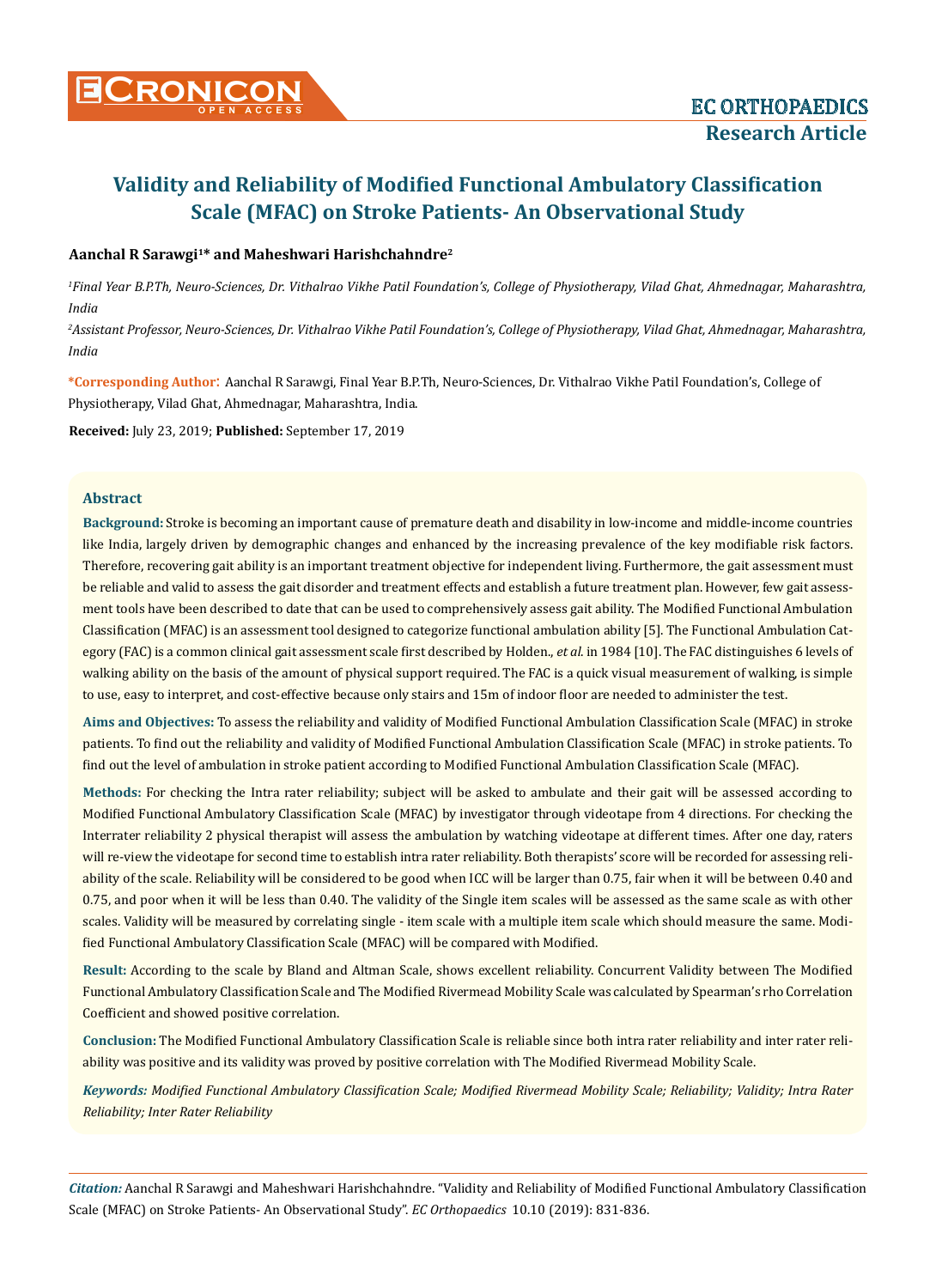## **Introduction**

Stroke is becoming an important cause of premature death and disability in low-income and middle-income countries like India, largely driven by demographic changes and enhanced by the increasing prevalence of the key modifiable risk factors. As a result developing countries are exposed to a double burden of both communicable and non-communicable diseases. The poor are increasingly affected by stroke, because of both the changing population exposures to risk factors and, most tragically, not being able to afford the high cost for stroke care. Majority of stroke survivors continue to live with disabilities, and the costs of on-going rehabilitation and long term-care are largely undertaken by family members, which impoverish their families. Studying the burden of stroke and the availability of health services will help the policy makers to tackle the rising burden of stroke. Recently there has been an increase in the epidemiology data on stroke from India. This review will address the changing burden of stroke and also the available stroke care services in India. The estimated adjusted prevalence rate of stroke range, 84 - 262/100,000 in rural and 334 - 424/100,000 in urban areas. The incidence rate is 119 - 145/100,000 based on the recent population based studies. Intravenous (IV) and intra-arterial thrombolysis (IA) are commonly used in India [1].

In 2011 ‐ 2012, there were 26400 admissions of cerebrovascular disease or stroke in all public and private hospitals with 12.6% death (Hospital Authority, 2013). Remaining stroke survivors have different degree of mobility problems and ambulatory difficulty. Reliable, valid and responsive outcome measures are essential for assessment to set rehabilitation goals and evaluation of treatment progress and effectiveness [2].

The loss of gait ability after stroke becomes a lifetime disability in addition to social activity limitations. Therefore, recovering gait ability is an important treatment objective for independent living. Furthermore, the gait assessment must be reliable and valid to assess the gait disorder and treatment effects and establish a future treatment plan. However, few gait assessment tools have been described to date that can be used to comprehensively assess gait ability. Gait assessment tools currently range from those that use biomechanical and kinematic analyses to those with a simple clinical design that can be easily and swiftly applied. However, skillful clinicians and repeated tests are required to ease the difficulty of this technological application, save time, and collect accurate data [2]. In addition, impractical issues arise from day-to-day clinical applications due to the difficulty obtaining results and interpreting the data [1,3]. Gait restoration has LONG been recognized as a key goal in stroke rehabilitation, and considerable resources are spent to achieve it. In recent years, this emphasis has been extended to include the attainment of community ambulation as an important mobility and social outcome [4].

The Modified Functional Ambulation Classification (MFAC) is an assessment tool designed to categorize functional ambulation ability [5]. The Functional Ambulation Category (FAC) is a common clinical gait assessment scale first described by Holden., *et al*. in 1984. The FAC distinguishes 6 levels of walking ability on the basis of the amount of physical support required. The FAC is a quick visual measurement of walking, is simple to use, easy to interpret, and cost-effective because only stairs and 15m of indoor floor are needed to administer the test. Predictive validity and responsiveness to change (caused, e.g. by recovery) have not before been investigated for the FAC, although they are very important in decision making regarding treatment and for intervention trials therefore its necessary to evaluate these essential but unknown psychometric properties of the FAC in a population of initially non ambulatory patients with hemiparesis after stroke [6].The purpose of the study is that very few studies have been done on this scale and hence it is necessary that this study is done to get a clear vision on this topic. It will be easy to estimate the ambulatory level of the stroke patients and hence proper interventions can be given, through this scale even the prognosis of the patient can be checked.

#### **Aims of the Study**

To assess the reliability and validity of Modified Functional Ambulation Classification Scale (MFAC) in stroke patients.

*Citation:* Aanchal R Sarawgi and Maheshwari Harishchahndre. "Validity and Reliability of Modified Functional Ambulatory Classification Scale (MFAC) on Stroke Patients- An Observational Study". *EC Orthopaedics* 10.10 (2019): 831-836.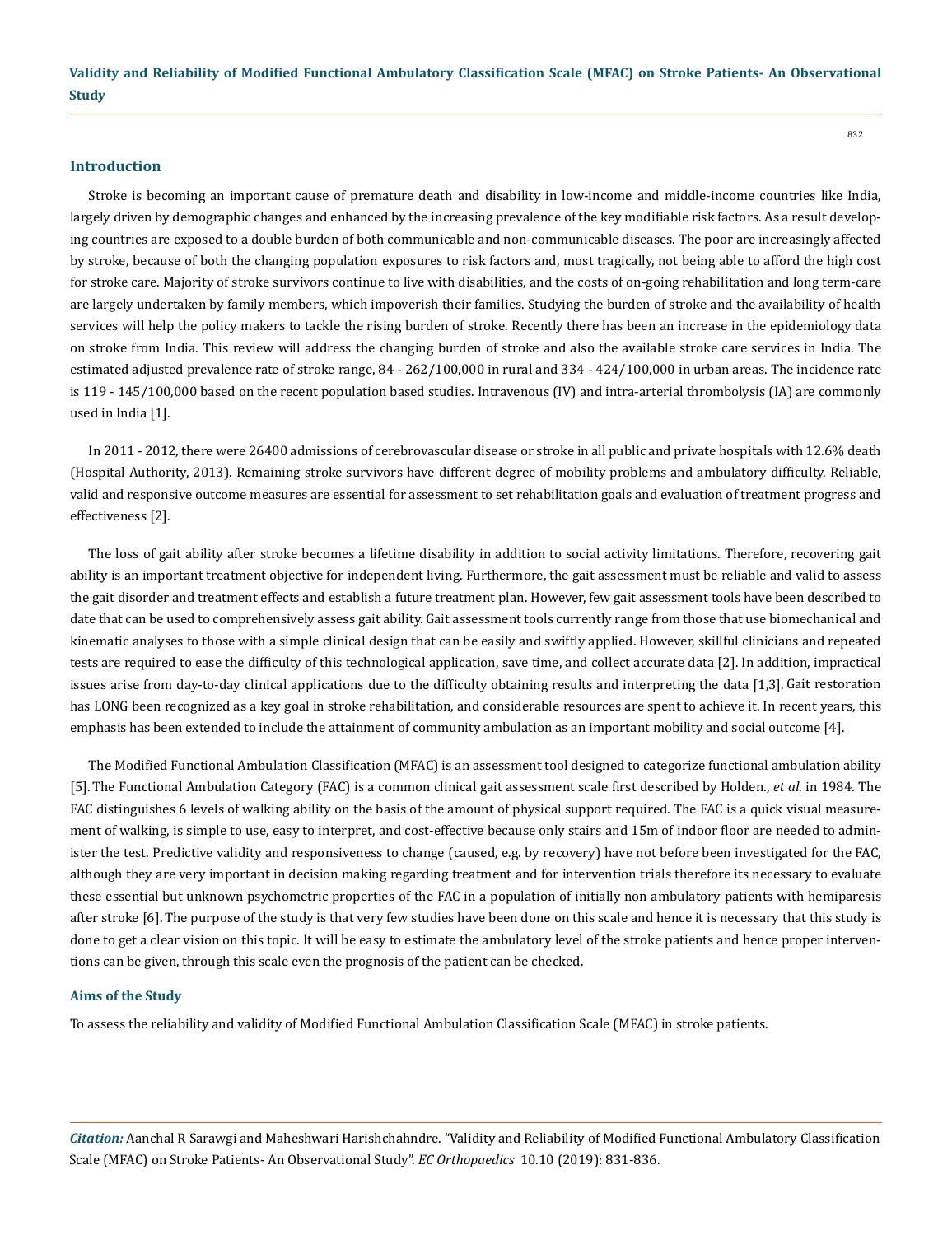# **Validity and Reliability of Modified Functional Ambulatory Classification Scale (MFAC) on Stroke Patients- An Observational Study**

#### **Objectives of the Study**

- • To find out the reliability and validity of Modified Functional Ambulation Classification Scale (MFAC) in stroke patients.
- • To find out the level of ambulation in stroke patient according to Modified Functional Ambulation Classification Scale (MFAC).

#### **Research Design and Methodology**

#### **Research design**

The research design will use for the study is Observational study

#### **Source of data**

Vikhepatil memorial hospital, College of physiotherapy, Vilad Ghat.

## **Type of data**

The type of data will be qualitative data.

#### **Duration of study**

The study will be conduct during the time period of one year.

#### **Sample size**

30participants will be included.

#### **Hypothesis**

- • **Null hypothesis:** Modified Functional Ambulatory Classification Scale is not reliable and valid.
- • **Alternative hypothesis:** Modified Functional Ambulatory Classification Scale is reliable and valid.

## **Criteria for sampling**

#### **Inclusion criteria:**

- 1) First ever stroke patient
- 2) Age group 35 70
- 3) Both male and female
- 4) Medically stable CVA patients
- 5) Patients able to walk with/without assistance.

#### **Exclusion criteria**

- 1) Medically unstable patients
- 2) Severe neurological deficit patient (mentally handicap)
- 3) Other system disorder (uncontrollable HTN, angina and other cardio- respiratory)
- 4) Recent surgery
- 5) Patients unable to walk.

*Citation:* Aanchal R Sarawgi and Maheshwari Harishchahndre. "Validity and Reliability of Modified Functional Ambulatory Classification Scale (MFAC) on Stroke Patients- An Observational Study". *EC Orthopaedics* 10.10 (2019): 831-836.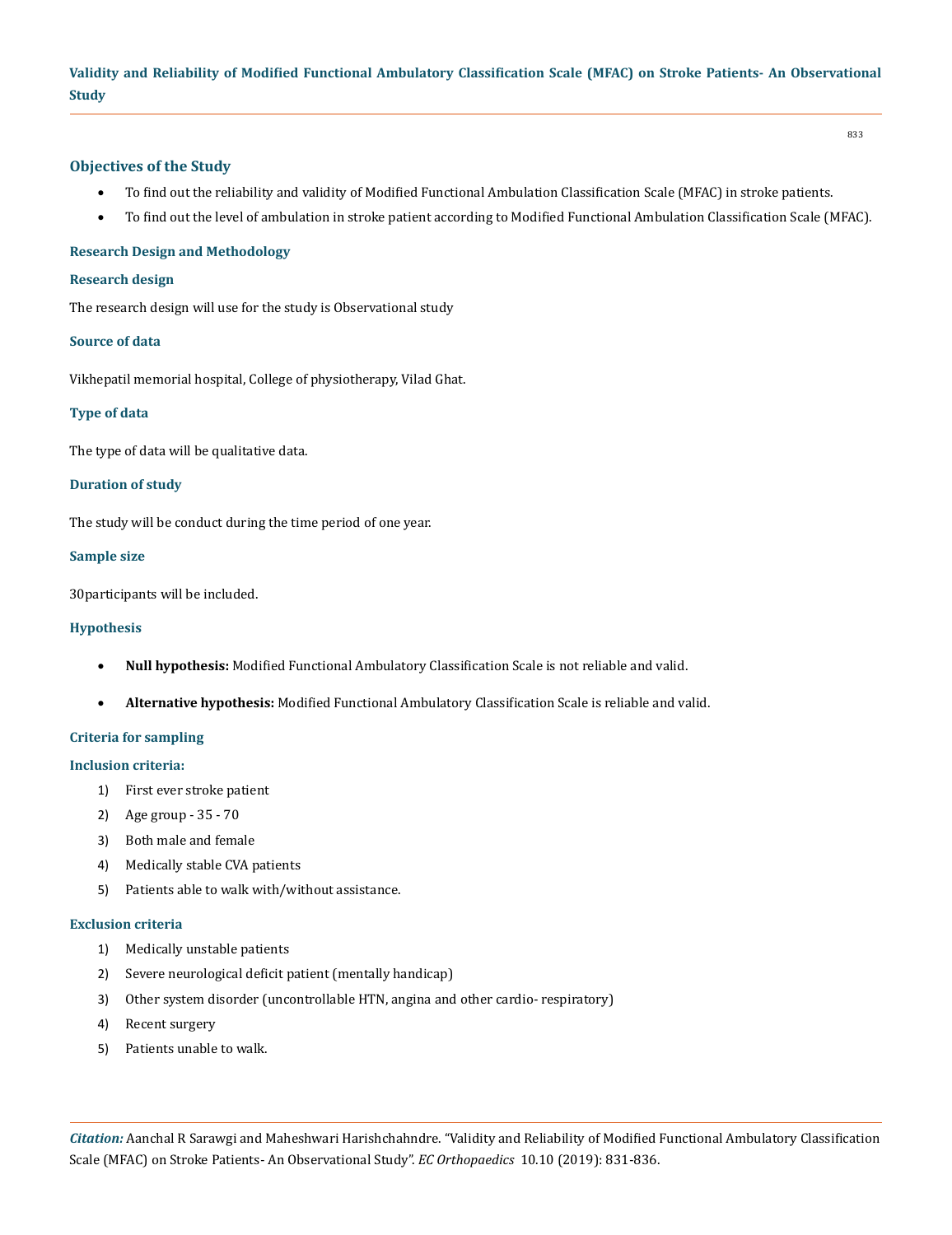# **Validity and Reliability of Modified Functional Ambulatory Classification Scale (MFAC) on Stroke Patients- An Observational Study**

#### **Sampling design**

Sample design for this study will be a Convenient Sampling

**Materials**: Material will use for this study is

- **Record materials**
- Consent Form
- Data collection sheet

**Consent form:** Will be a written application of the participants that means they were willingly participated in the study.

**Data collection sheet:** Will use to collect baseline and follow up outcome measures data of the participants.

**Outcome measure:** Modified Functional Ambulatory Classification Scale (MFAC).

#### **Procedure**

Ethical approval will be obtained from the institutional ethical committee. Subjects fulfilling inclusion criteria will be included in the study. Written consent from the subject will be obtained. Study procedure will be explained to the subjects. For checking the Intra rater reliability; subject will be asked to ambulate and their gait will be assessed according to Modified Functional Ambulatory Classification Scale (MFAC) by investigator through videotape from 4 directions. For checking the Interrater reliability 2 physical therapist will assess the ambulation by watching videotape at different times. After one day, raters will re-view the videotape for second time to establish intra rater reliability. Both therapists' score will be recorded for assessing reliability of the scale.

The inter-rater and intra-rater reliabilities will be calculated using the Inter- class Correlation Coefficient (ICC). Reliability will be considered to be good when ICC will be larger than 0.75, fair when it will be between 0.40 and 0.75, and poor when it will be less than 0.40.

The validity of the Single item scales will be assessed as the same scale as with other scales. Validity will be measured by correlating single - item scale with a multiple item scale which should measure the same. Modified Functional Ambulatory Classification Scale (MFAC) will be compared with Modified Rivermead Mobility Index to assess and co relate the validity.

Validity will be calculated using Spearman's rho Correlation Coefficient.

#### **Result**

Data analysis was done using SPSS 16.0 version of IBM software, and statistical significance level was set at p < 0.05. There were 30 participants. The Bland and Altman Scale was used in classification of reliability values (≤ 0.20 poor, 0.21- 0.40 fair, 0.41 - 0.60 moderate, 0.61 - 0.80 good, and 0.81-1.00 excellent).

95% confidence intervals were seen for inter-rater reliability and two- way mixed model was used. Table 2 shows inter-class correlation coefficient.

According to the scale by Bland and Altman Scale, shows excellent reliability.

Concurrent Validity between The Modified Functional Ambulatory Classification Scale and The Modified Rivermead Mobility Scale was calculated by Spearman's rho Correlation Coefficient.

*Citation:* Aanchal R Sarawgi and Maheshwari Harishchahndre. "Validity and Reliability of Modified Functional Ambulatory Classification Scale (MFAC) on Stroke Patients- An Observational Study". *EC Orthopaedics* 10.10 (2019): 831-836.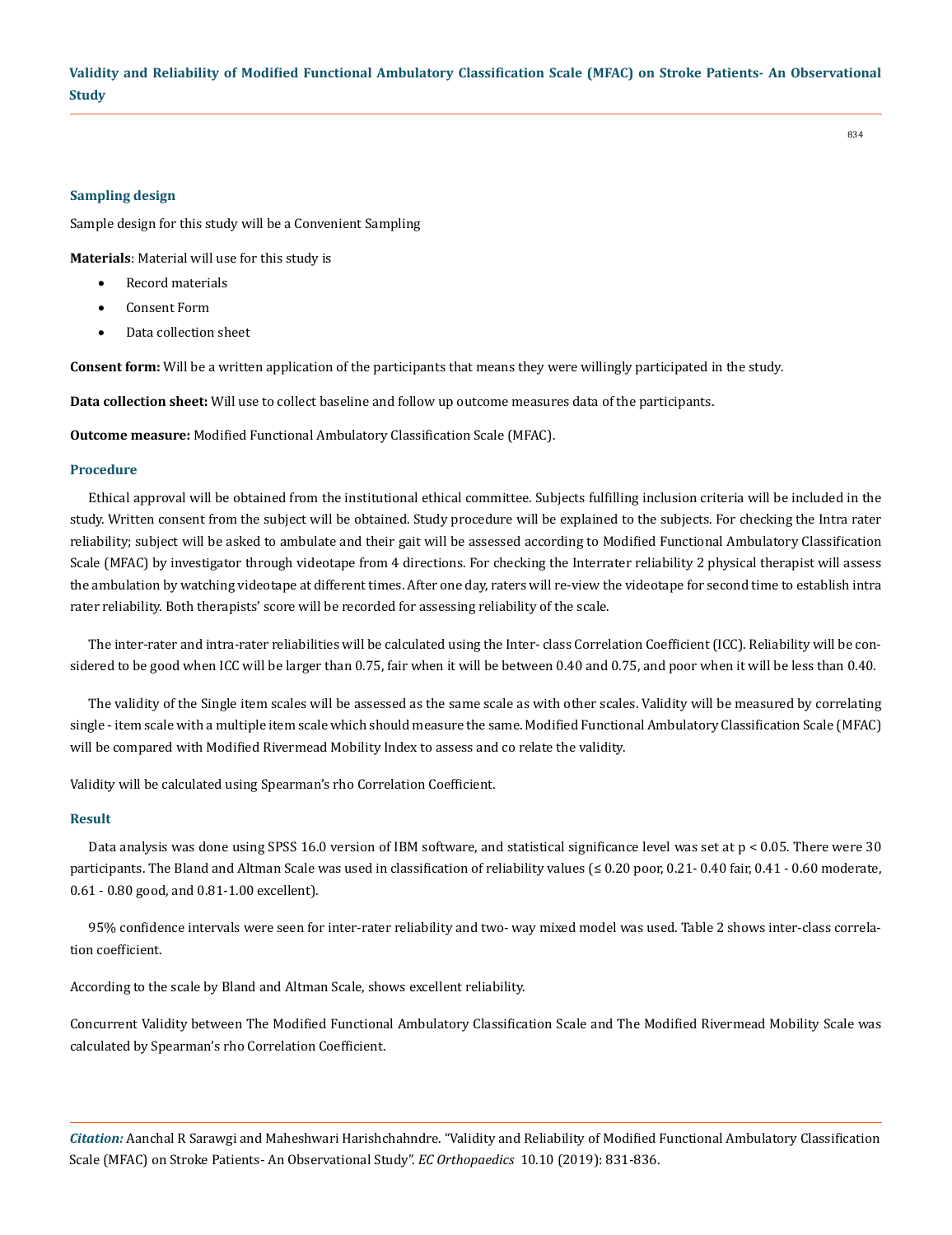| ICC   | <b>Lower limit</b> | Upper limit | <b>p</b> -value | <b>Cronbach's Alpha</b> |
|-------|--------------------|-------------|-----------------|-------------------------|
| 1.000 | 1.000              | 1.000       | 0.000           | 1.000                   |

*Table 1: Shows Intra-class correlation coefficient.*

| <b>ICC</b> | <b>Lower limit</b> | Upper limit | p-value | Cronbach's alpha |  |
|------------|--------------------|-------------|---------|------------------|--|
| 0.988      | 0.974              | 0.994       | 0.000   | 0.988            |  |

*Table 2: Shows inter-class correlation coefficient.*

|            |             | <b>Correlations</b>            | <b>MFAC</b> | <b>RMMS</b> |
|------------|-------------|--------------------------------|-------------|-------------|
| Spearman's | MFAC        | <b>Correlation Coefficient</b> | 1.000       | $.957**$    |
| rho        |             | Sig. (2-tailed)                |             | .000        |
|            |             | N                              | 30          | 30          |
|            | <b>RMMS</b> | <b>Correlation Coefficient</b> | $.957**$    | 1.000       |
|            |             | Sig. (2-tailed)                | .000        |             |
|            |             | N                              | 30          | 30          |

*Table 3: Shows correlation between the modified functional ambulatory classification scale and the modified rivermead mobility scale.*

*\*\* Correlation is significant at the 0.01 level (2-tailed).*

#### **Discussion**

The present study's findings corroborate the high inter- and intra-rater reliability of the mFAC. Such findings are in line with those of previous studies in which the inter-rater reliability of mFAC of patients with hip fractures had an ICC of 0.969), while the inter-rater reliability of the mFAC for acute stroke patients had a consistency ratio of 93% and a weighted kappa coefficient of 0.9710). The inter- and intra-rater reliability of the present study was very high, with an ICC > 0.98, kappa coefficient > 0.92 and a consistency ratio > 94%, all of which were measured by therapists who had worked in the field for at least 10 years [3]. The improvement in the functional gait performance of these research subjects (mFAC of 3 - 7 points) increased along with increased mRMI, which reflected the stable/maximum gait speeds and functional mobility. In general, healthy people can adjust their gait performance at different gait speeds. However, most patients with neurological diseases respond slowly to their surroundings because of limited outdoor walking and perform physical activities very passively. Therefore, improvements in the functional gait performance of stroke patients with gait disability are well-reflected in their gait speed and physical activity performance [3].

The FAC was developed at Massachusetts General Hospital in Boston as an instrument for categorizing functional ambulation ability. Gait was divided into six categories, ranging from no ability to walk or the ability to walk with the help of two or more people (FAC 0) to the ability to walk independently (FAC 5). Among the several ambulation classification systems, the FAC showed excellent reliability (testretest reliability, Cohen k Z 0.950; and inter-rater reliability, k Z 0.905), good concurrent and predictive validity, and good responsiveness in patients with hemiparesis after stroke. Since FAC has been shown to be an appropriate assessment tool in the measurement of walking ability, we adapted it for local use. The original category of "non-functional ambulation" in FAC was expanded to two categories in MFAC to differentiate those patients who was able to sit unsupported from those who were unable. This discrimination of people with different

*Citation:* Aanchal R Sarawgi and Maheshwari Harishchahndre. "Validity and Reliability of Modified Functional Ambulatory Classification Scale (MFAC) on Stroke Patients- An Observational Study". *EC Orthopaedics* 10.10 (2019): 831-836.